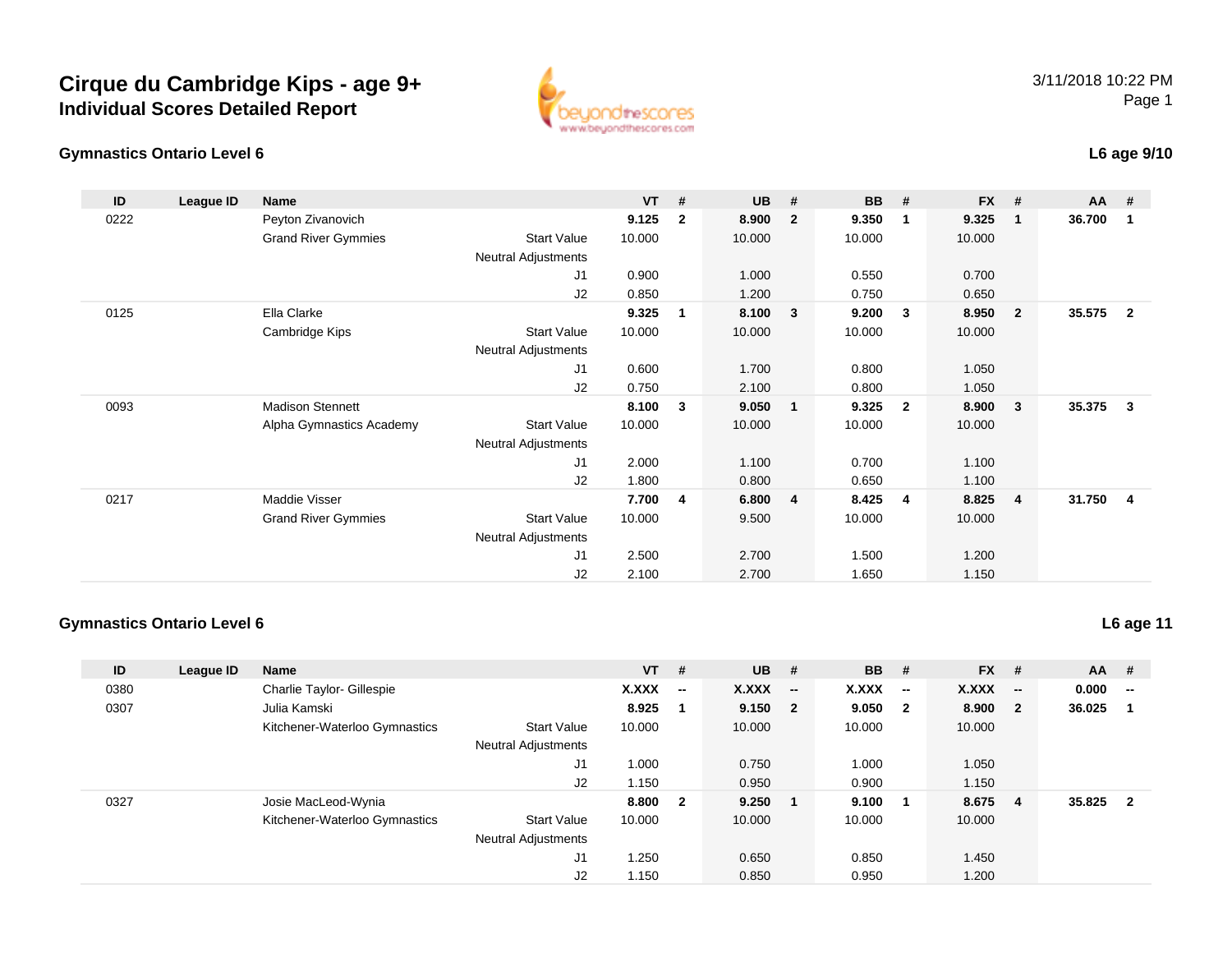

| 0424 | <b>Riley Wheeler</b>           |                            | 8.700   | 3 | 8.850   | 3 | 8.850  | - 3 | 8.975    |     | 35.375 | 3  |
|------|--------------------------------|----------------------------|---------|---|---------|---|--------|-----|----------|-----|--------|----|
|      | <b>Tristar Gymnastics Club</b> | <b>Start Value</b>         | 10.000  |   | 10.000  |   | 10.000 |     | 10.000   |     |        |    |
|      |                                | <b>Neutral Adjustments</b> |         |   |         |   |        |     |          |     |        |    |
|      |                                | J1                         | 1.200   |   | 1.000   |   | 1.200  |     | 1.050    |     |        |    |
|      |                                | J2                         | 1.400   |   | 1.300   |   | 1.100  |     | 1.000    |     |        |    |
| 0331 | <b>TIONNA Campbell</b>         |                            | 8.200 4 |   | 6.450 4 |   | 7.950  | - 4 | 8.750    | - 3 | 31.350 | -4 |
|      | London Beje Gymnastics         | Start Value                | 10.000  |   | 8.700   |   | 9.200  |     | 10.000   |     |        |    |
|      |                                | <b>Neutral Adjustments</b> |         |   |         |   |        |     | $-0.200$ |     |        |    |
|      |                                | J1                         | 1.800   |   | 2.000   |   | 1.200  |     | 1.000    |     |        |    |
|      |                                | J2                         | 1.800   |   | 2.500   |   | 1.300  |     | 1.100    |     |        |    |

### **Gymnastics Ontario Level 6**

| ID   | League ID | <b>Name</b>                |                            | <b>VT</b> | #              | <b>UB</b> | #                       | <b>BB</b> | #              | <b>FX</b> | #              | <b>AA</b> | #              |
|------|-----------|----------------------------|----------------------------|-----------|----------------|-----------|-------------------------|-----------|----------------|-----------|----------------|-----------|----------------|
| 0165 |           | Julia Berridge             |                            | 9.325     | 1              | 9.300     | $\overline{1}$          | 9.400     | $\mathbf{1}$   | 9.625     | $\mathbf{1}$   | 37.650    | $\mathbf{1}$   |
|      |           | <b>Grand River Gymmies</b> | <b>Start Value</b>         | 10.000    |                | 10.000    |                         | 10.000    |                | 10.000    |                |           |                |
|      |           |                            | Neutral Adjustments        |           |                |           |                         |           |                |           |                |           |                |
|      |           |                            | J1                         | 0.700     |                | 0.650     |                         | 0.650     |                | 0.350     |                |           |                |
|      |           |                            | J2                         | 0.650     |                | 0.750     |                         | 0.550     |                | 0.400     |                |           |                |
| 0070 |           | <b>Isabel Holmes</b>       |                            | 8.450     | 5              | 9.250     | $\overline{\mathbf{2}}$ | 9.150     | $\mathbf{3}$   | 9.175     | 3              | 36.025    | $\overline{2}$ |
|      |           | Alpha Gymnastics Academy   | <b>Start Value</b>         | 10.000    |                | 10.000    |                         | 10.000    |                | 10.000    |                |           |                |
|      |           |                            | <b>Neutral Adjustments</b> |           |                |           |                         |           |                |           |                |           |                |
|      |           |                            | J1                         | 1.500     |                | 0.800     |                         | 0.850     |                | 0.850     |                |           |                |
|      |           |                            | J2                         | 1.600     |                | 0.700     |                         | 0.850     |                | 0.800     |                |           |                |
| 0335 |           | Joelle Cheng               |                            | 8.800     | $\overline{2}$ | 8.600     | $\overline{7}$          | 8.950     | - 6            | 9.125     | $\overline{4}$ | 35.475    | 3              |
|      |           | London Beje Gymnastics     | <b>Start Value</b>         | 10.000    |                | 10.000    |                         | 10.000    |                | 10.000    |                |           |                |
|      |           |                            | <b>Neutral Adjustments</b> |           |                |           |                         |           |                |           |                |           |                |
|      |           |                            | J1                         | 1.100     |                | 1.300     |                         | 0.900     |                | 0.850     |                |           |                |
|      |           |                            | J2                         | 1.300     |                | 1.500     |                         | 1.200     |                | 0.900     |                |           |                |
| 0083 |           | Jenna Moser                |                            | 8.350     | 6              | 9.100     | $\overline{\mathbf{3}}$ | 8.975     | 5              | 8.900     | $\overline{7}$ | 35.325    | $\overline{4}$ |
|      |           | Alpha Gymnastics Academy   | <b>Start Value</b>         | 10.000    |                | 10.000    |                         | 10.000    |                | 10.000    |                |           |                |
|      |           |                            | <b>Neutral Adjustments</b> |           |                |           |                         |           |                |           |                |           |                |
|      |           |                            | J1                         | 1.600     |                | 0.800     |                         | 0.950     |                | 1.150     |                |           |                |
|      |           |                            | J2                         | 1.700     |                | 1.000     |                         | 1.100     |                | 1.050     |                |           |                |
| 0115 |           | Jayde Melhuish-McGahan     |                            | 8.100     | 9              | 8.925     | $\overline{4}$          | 9.000     | $\overline{4}$ | 8.900     | $\overline{7}$ | 34.925    | 5              |
|      |           | <b>Blenheim-Kent</b>       | <b>Start Value</b>         | 10.000    |                | 10.000    |                         | 10.000    |                | 10.000    |                |           |                |
|      |           |                            | <b>Neutral Adjustments</b> |           |                |           |                         |           |                |           |                |           |                |
|      |           |                            | J1                         | 1.800     |                | 0.900     |                         | 1.000     |                | 1.150     |                |           |                |
|      |           |                            | J2                         | 2.000     |                | 1.250     |                         | 1.000     |                | 1.050     |                |           |                |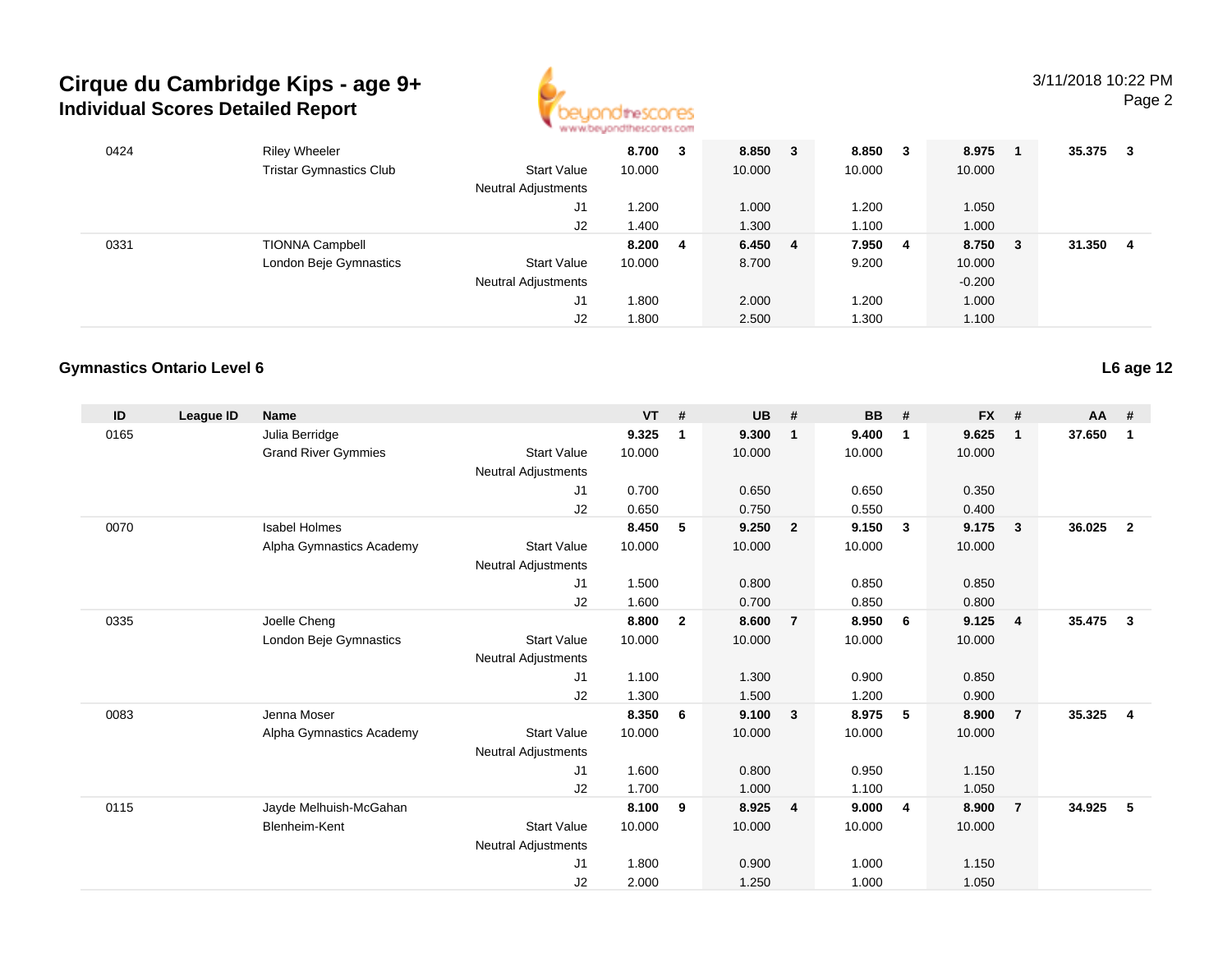

| 0296 | Sloane Carter                 |                            | 8.650  | 3              | 8.675  | 6 | 8.325  | 8              | 8.800  | - 8                     | 34.450 | - 6            |
|------|-------------------------------|----------------------------|--------|----------------|--------|---|--------|----------------|--------|-------------------------|--------|----------------|
|      | Kitchener-Waterloo Gymnastics | <b>Start Value</b>         | 10.000 |                | 10.000 |   | 9.500  |                | 10.000 |                         |        |                |
|      |                               | Neutral Adjustments        |        |                |        |   |        |                |        |                         |        |                |
|      |                               | J <sub>1</sub>             | 1.300  |                | 1.250  |   | 1.100  |                | 1.100  |                         |        |                |
|      |                               | J2                         | 1.400  |                | 1.400  |   | 1.250  |                | 1.300  |                         |        |                |
| 0136 | Kaitlyn McQuiggin             |                            | 8.325  | $\overline{7}$ | 7.500  | 9 | 9.300  | $\overline{2}$ | 9.225  | $\overline{\mathbf{2}}$ | 34.350 | $\overline{7}$ |
|      | Cambridge Kips                | <b>Start Value</b>         | 10.000 |                | 10.000 |   | 10.000 |                | 10.000 |                         |        |                |
|      |                               | Neutral Adjustments        |        |                |        |   |        |                |        |                         |        |                |
|      |                               | J1                         | 1.750  |                | 2.600  |   | 0.650  |                | 0.700  |                         |        |                |
|      |                               | J2                         | 1.600  |                | 2.400  |   | 0.750  |                | 0.850  |                         |        |                |
| 0116 | Jonai Mulder                  |                            | 8.550  | $\overline{4}$ | 8.350  | 8 | 8.400  | $\overline{7}$ | 8.950  | 6                       | 34.250 | 8              |
|      | Blenheim-Kent                 | <b>Start Value</b>         | 10.000 |                | 10.000 |   | 10.000 |                | 10.000 |                         |        |                |
|      |                               | Neutral Adjustments        |        |                |        |   |        |                |        |                         |        |                |
|      |                               | J <sub>1</sub>             | 1.400  |                | 1.700  |   | 1.500  |                | 1.050  |                         |        |                |
|      |                               | J2                         | 1.500  |                | 1.600  |   | 1.700  |                | 1.050  |                         |        |                |
| 0357 | Cyenna Trotman                |                            | 8.100  | 9              | 8.350  | 8 | 7.825  | 9              | 9.000  | 5                       | 33.275 | 9              |
|      | London Beje Gymnastics        | <b>Start Value</b>         | 10.000 |                | 10.000 |   | 9.300  |                | 10.000 |                         |        |                |
|      |                               | <b>Neutral Adjustments</b> |        |                |        |   |        |                |        |                         |        |                |
|      |                               | J1                         | 1.900  |                | 1.800  |   | 1.500  |                | 1.000  |                         |        |                |
|      |                               | J2                         | 1.900  |                | 1.500  |   | 1.450  |                | 1.000  |                         |        |                |
| 0078 | Julia Morales                 |                            | 8.300  | 8              | 8.750  | 5 | 7.525  | 10             | 8.625  | - 9                     | 33.200 | 10             |
|      | Alpha Gymnastics Academy      | <b>Start Value</b>         | 10.000 |                | 10.000 |   | 9.400  |                | 10.000 |                         |        |                |
|      |                               | Neutral Adjustments        |        |                |        |   |        |                |        |                         |        |                |
|      |                               | J1                         | 1.700  |                | 1.300  |   | 1.900  |                | 1.350  |                         |        |                |
|      |                               | J2                         | 1.700  |                | 1.200  |   | 1.850  |                | 1.400  |                         |        |                |

### **Gymnastics Ontario Level 6**

| ID   | League ID | <b>Name</b>                    |                            | $VT$ # |    | <b>UB</b> | # | <b>BB</b> | #   | <b>FX</b> | # | $AA$ # |              |
|------|-----------|--------------------------------|----------------------------|--------|----|-----------|---|-----------|-----|-----------|---|--------|--------------|
| 0418 |           | Janayla Small                  |                            | 9.325  |    | 9.575     |   | 9.150     | -5  | 9.600     |   | 37.650 |              |
|      |           | <b>Tristar Gymnastics Club</b> | <b>Start Value</b>         | 10.000 |    | 10.000    |   | 10.000    |     | 10.000    |   |        |              |
|      |           |                                | <b>Neutral Adjustments</b> |        |    |           |   |           |     |           |   |        |              |
|      |           |                                | J1                         | 0.650  |    | 0.400     |   | 0.950     |     | 0.350     |   |        |              |
|      |           |                                | J2                         | 0.700  |    | 0.450     |   | 0.750     |     | 0.450     |   |        |              |
| 0298 |           | Alannah Cochrane               |                            | 9.000  | -4 | 9.000 3   |   | 9.300     | - 3 | 9.300     | 4 | 36.600 | $\mathbf{2}$ |
|      |           | Kitchener-Waterloo Gymnastics  | <b>Start Value</b>         | 10.000 |    | 10.000    |   | 10.000    |     | 10.000    |   |        |              |
|      |           |                                | <b>Neutral Adjustments</b> |        |    |           |   |           |     |           |   |        |              |
|      |           |                                | J1                         | 0.950  |    | 0.900     |   | 0.650     |     | 0.750     |   |        |              |
|      |           |                                | J <sub>2</sub>             | 1.050  |    | 1.100     |   | 0.750     |     | 0.650     |   |        |              |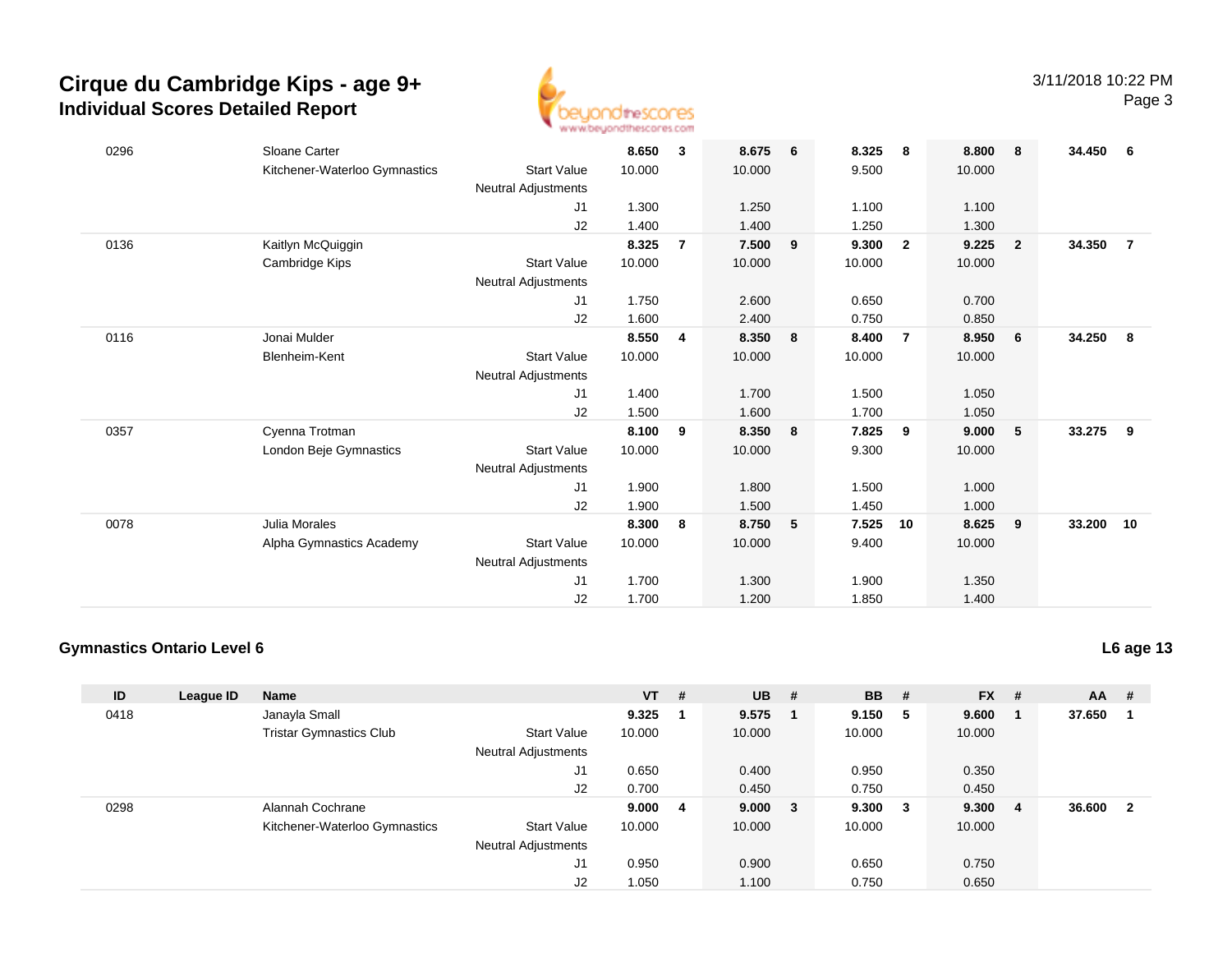

| 0292 | Avery Allen                    |                            | 9.275  | $\overline{\mathbf{2}}$ | 9.250  | $\overline{\mathbf{2}}$ | 8.625  | 9                       | 9.125  | $\overline{7}$          | 36.275 | $\mathbf{3}$   |
|------|--------------------------------|----------------------------|--------|-------------------------|--------|-------------------------|--------|-------------------------|--------|-------------------------|--------|----------------|
|      | Kitchener-Waterloo Gymnastics  | <b>Start Value</b>         | 10.000 |                         | 10.000 |                         | 10.000 |                         | 10.000 |                         |        |                |
|      |                                | Neutral Adjustments        |        |                         |        |                         |        |                         |        |                         |        |                |
|      |                                | J1                         | 0.750  |                         | 0.750  |                         | 1.400  |                         | 0.750  |                         |        |                |
|      |                                | J2                         | 0.700  |                         |        |                         | 1.350  |                         | 1.000  |                         |        |                |
| 0147 | Aliya Smith                    |                            | 8.750  | $\bf 6$                 | 8.800  | 5                       | 9.125  | 6                       | 9.350  | $\overline{\mathbf{3}}$ | 36.025 | $\overline{4}$ |
|      | Cambridge Kips                 | <b>Start Value</b>         | 10.000 |                         | 10.000 |                         | 10.000 |                         | 10.000 |                         |        |                |
|      |                                | Neutral Adjustments        |        |                         |        |                         |        |                         |        |                         |        |                |
|      |                                | J1                         | 1.150  |                         | 1.200  |                         | 0.800  |                         | 0.700  |                         |        |                |
|      |                                | J2                         | 1.350  |                         | 1.200  |                         | 0.950  |                         | 0.600  |                         |        |                |
| 0401 | Maelys Halasz                  |                            | 8.300  | 10                      | 8.600  | 9                       | 9.550  | $\overline{1}$          | 9.500  | $\overline{2}$          | 35.950 | $\sqrt{5}$     |
|      | <b>Tristar Gymnastics Club</b> | <b>Start Value</b>         | 10.000 |                         | 10.000 |                         | 10.000 |                         | 10.000 |                         |        |                |
|      |                                | <b>Neutral Adjustments</b> |        |                         |        |                         |        |                         |        |                         |        |                |
|      |                                | J1                         | 1.700  |                         | 1.300  |                         | 0.550  |                         | 0.600  |                         |        |                |
|      |                                | J2                         | 1.700  |                         | 1.500  |                         | 0.350  |                         | 0.400  |                         |        |                |
| 0112 | Soh-Lee Jung                   |                            | 8.600  | 8                       | 8.925  | $\overline{4}$          | 9.325  | $\overline{\mathbf{2}}$ | 8.975  | 10                      | 35.825 | 6              |
|      | Blenheim-Kent                  | <b>Start Value</b>         | 10.000 |                         | 10.000 |                         | 10.000 |                         | 10.000 |                         |        |                |
|      |                                | Neutral Adjustments        |        |                         |        |                         |        |                         |        |                         |        |                |
|      |                                | J1                         | 1.300  |                         | 1.000  |                         | 0.700  |                         | 1.100  |                         |        |                |
|      |                                | J2                         | 1.500  |                         | 1.150  |                         | 0.650  |                         | 0.950  |                         |        |                |
| 0195 | Abby Lise                      |                            | 8.925  | 5                       | 8.625  | 8                       | 9.250  | $\overline{4}$          | 9.025  | 9                       | 35.825 | 6              |
|      | <b>Grand River Gymmies</b>     | <b>Start Value</b>         | 10.000 |                         | 10.000 |                         | 10.000 |                         | 10.000 |                         |        |                |
|      |                                | <b>Neutral Adjustments</b> |        |                         |        |                         |        |                         |        |                         |        |                |
|      |                                | J1                         | 1.100  |                         | 1.300  |                         | 0.850  |                         | 1.000  |                         |        |                |
|      |                                | J2                         | 1.050  |                         | 1.450  |                         | 0.650  |                         | 0.950  |                         |        |                |
| 0319 | Sophie Porter                  |                            | 8.200  | $-11$                   | 8.925  | $\overline{\mathbf{4}}$ | 9.300  | $\mathbf{3}$            | 8.775  | 13                      | 35.200 | $\overline{7}$ |
|      | Kitchener-Waterloo Gymnastics  | <b>Start Value</b>         | 10.000 |                         | 10.000 |                         | 10.000 |                         | 10.000 |                         |        |                |
|      |                                | Neutral Adjustments        |        |                         |        |                         |        |                         |        |                         |        |                |
|      |                                | J1                         | 1.800  |                         | 1.000  |                         | 0.650  |                         | 1.150  |                         |        |                |
|      |                                | J2                         | 1.800  |                         | 1.150  |                         | 0.750  |                         | 1.300  |                         |        |                |
| 0071 | Emma Jacques                   |                            | 8.300  | 10                      | 8.750  | $6\phantom{1}6$         | 9.050  | 8                       | 9.050  | 8                       | 35.150 | 8              |
|      | Alpha Gymnastics Academy       | <b>Start Value</b>         | 10.000 |                         | 10.000 |                         | 10.000 |                         | 10.000 |                         |        |                |
|      |                                | Neutral Adjustments        |        |                         |        |                         |        |                         |        |                         |        |                |
|      |                                | J1                         | 1.600  |                         | 1.400  |                         | 0.900  |                         | 1.000  |                         |        |                |
|      |                                | J2                         | 1.800  |                         | 1.100  |                         | 1.000  |                         | 0.900  |                         |        |                |
| 0317 | Ella Parry                     |                            | 8.600  | 8                       | 8.200  | 12                      | 9.100  | $\overline{7}$          | 9.025  | 9                       | 34.925 | 9              |
|      | Kitchener-Waterloo Gymnastics  | <b>Start Value</b>         | 10.000 |                         | 9.500  |                         | 10.000 |                         | 10.000 |                         |        |                |
|      |                                | <b>Neutral Adjustments</b> |        |                         |        |                         |        |                         |        |                         |        |                |
|      |                                | J1                         | 1.450  |                         | 1.400  |                         | 0.850  |                         | 0.950  |                         |        |                |
|      |                                | J2                         | 1.350  |                         | 1.200  |                         | 0.950  |                         | 1.000  |                         |        |                |
|      |                                |                            |        |                         |        |                         |        |                         |        |                         |        |                |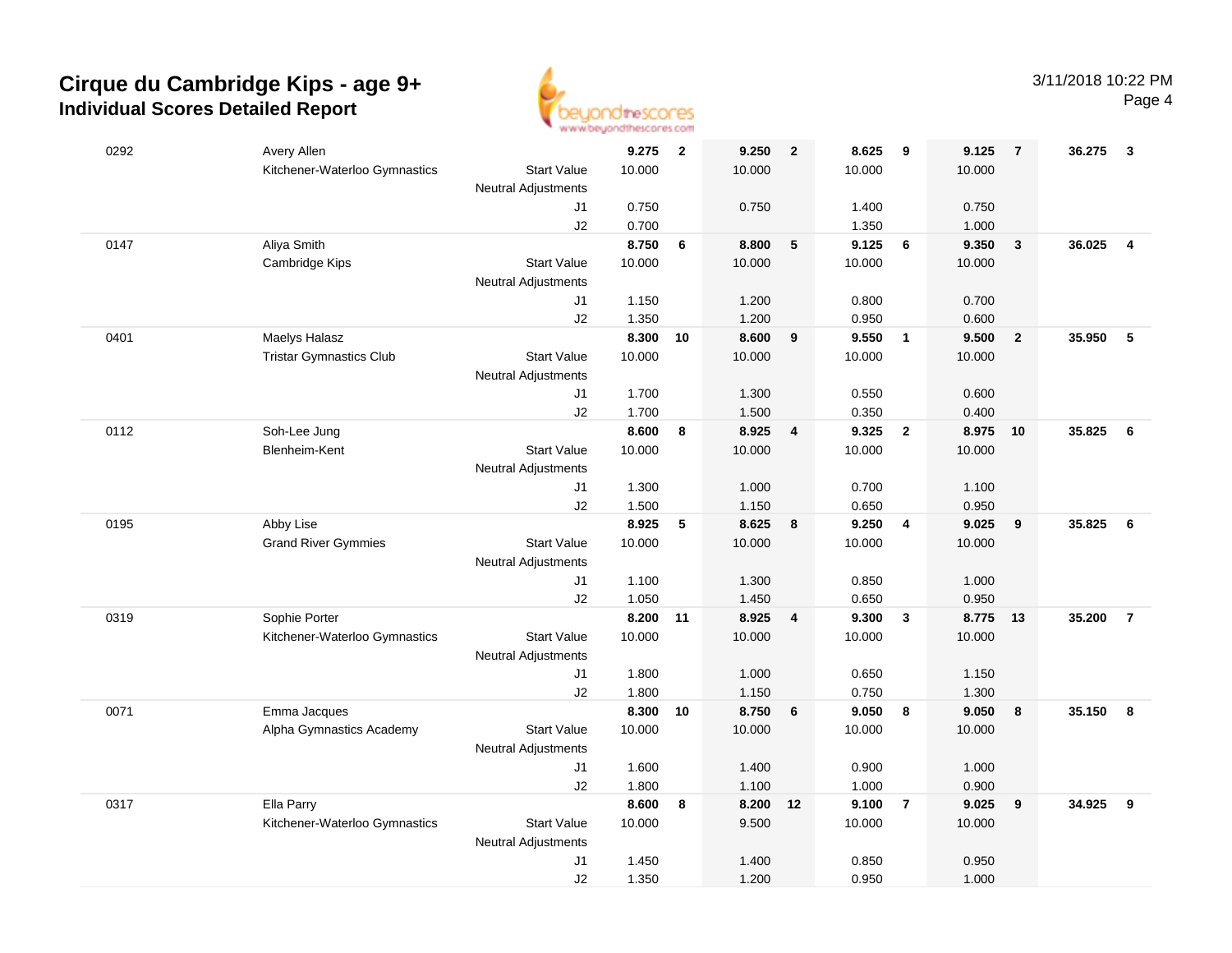

| 0089 | Jaymisyn Robb                 |                            | 9.175  | 3              | 8.550  | 10             | 8.275  | 11 | 8.875    | 11              | 34.875    | 10 |
|------|-------------------------------|----------------------------|--------|----------------|--------|----------------|--------|----|----------|-----------------|-----------|----|
|      | Alpha Gymnastics Academy      | <b>Start Value</b>         | 10.000 |                | 10.000 |                | 10.000 |    | 10.000   |                 |           |    |
|      |                               | <b>Neutral Adjustments</b> |        |                |        |                |        |    |          |                 |           |    |
|      |                               | J <sub>1</sub>             | 0.900  |                | 1.350  |                | 1.700  |    | 1.200    |                 |           |    |
|      |                               | J2                         | 0.750  |                | 1.550  |                | 1.750  |    | 1.050    |                 |           |    |
| 0082 | Amy Moore                     |                            | 8.725  | $\overline{7}$ | 8.300  | 11             | 8.450  | 10 | 9.275    | 5               | 34.750    | 11 |
|      | Alpha Gymnastics Academy      | <b>Start Value</b>         | 10.000 |                | 10.000 |                | 10.000 |    | 10.000   |                 |           |    |
|      |                               | <b>Neutral Adjustments</b> |        |                |        |                |        |    |          |                 |           |    |
|      |                               | J1                         | 1.300  |                | 1.800  |                | 1.550  |    | 0.750    |                 |           |    |
|      |                               | J2                         | 1.250  |                | 1.600  |                | 1.550  |    | 0.700    |                 |           |    |
| 0311 | Abigail MacKinnon             |                            | 8.600  | 8              | 8.750  | 6              | 8.025  | 12 | 9.175    | $6\overline{6}$ | 34.550    | 12 |
|      | Kitchener-Waterloo Gymnastics | <b>Start Value</b>         | 10.000 |                | 10.000 |                | 9.700  |    | 10.000   |                 |           |    |
|      |                               | Neutral Adjustments        |        |                |        |                |        |    |          |                 |           |    |
|      |                               | J1                         | 1.500  |                | 1.200  |                | 1.700  |    | 0.800    |                 |           |    |
|      |                               | J2                         | 1.300  |                | 1.300  |                | 1.650  |    | 0.850    |                 |           |    |
| 0107 | Kyra Glassford-Bailey         |                            | 8.400  | 9              | 8.650  | $\overline{7}$ | 8.025  | 12 | 8.850    | 12              | 33.925    | 13 |
|      | <b>Blenheim-Kent</b>          | <b>Start Value</b>         | 10.000 |                | 10.000 |                | 10.000 |    | 10.000   |                 |           |    |
|      |                               | <b>Neutral Adjustments</b> |        |                |        |                |        |    |          |                 |           |    |
|      |                               | J1                         | 1.500  |                | 1.400  |                | 1.950  |    | 1.200    |                 |           |    |
|      |                               | J2                         | 1.700  |                | 1.300  |                | 2.000  |    | 1.100    |                 |           |    |
| 0117 | <b>Grisel Summerfield</b>     |                            | 7.500  | 12             | 8.125  | 13             | 9.125  | 6  | 8.500 14 |                 | 33.250 14 |    |
|      | Blenheim-Kent                 | <b>Start Value</b>         | 10.000 |                | 10.000 |                | 10.000 |    | 9.700    |                 |           |    |
|      |                               | <b>Neutral Adjustments</b> |        |                |        |                |        |    |          |                 |           |    |
|      |                               | J1                         | 2.400  |                | 1.800  |                | 0.850  |    | 1.300    |                 |           |    |
|      |                               | J2                         | 2.600  |                | 1.950  |                | 0.900  |    | 1.100    |                 |           |    |

### **Gymnastics Ontario Level 6**

| ID   | League ID | <b>Name</b>                    |                            | $VT$ #  |    | $UB$ #       |                          | <b>BB</b> | - #                     | <b>FX</b> | #                        | <b>AA</b> | #      |
|------|-----------|--------------------------------|----------------------------|---------|----|--------------|--------------------------|-----------|-------------------------|-----------|--------------------------|-----------|--------|
| 0338 |           | Olivia Dinel                   |                            | X.XXX   | −− | <b>X.XXX</b> | $\overline{\phantom{a}}$ | X.XXX     | $\sim$                  | X.XXX     | $\overline{\phantom{a}}$ | 0.000     | $\sim$ |
| 0314 |           | Diana Mohan                    |                            | 8.975 6 |    | 9.500        |                          | 9.700     | $\overline{\mathbf{2}}$ | 9.300     | - 3                      | 37.475    |        |
|      |           | Kitchener-Waterloo Gymnastics  | <b>Start Value</b>         | 10.000  |    | 10.000       |                          | 10.000    |                         | 10.000    |                          |           |        |
|      |           |                                | Neutral Adjustments        |         |    |              |                          |           |                         |           |                          |           |        |
|      |           |                                | J1                         | 0.950   |    | 0.500        |                          | 0.250     |                         | 0.700     |                          |           |        |
|      |           |                                | J2                         | 1.100   |    | 0.500        |                          | 0.350     |                         | 0.700     |                          |           |        |
| 0392 |           | Viktoria Brkic                 |                            | 9.075   | 3  | 9.325        | $\overline{\mathbf{2}}$  | 9.125     | - 3                     | 9.150     | -5                       | 36.675    | -2     |
|      |           | <b>Tristar Gymnastics Club</b> | <b>Start Value</b>         | 10.000  |    | 10.000       |                          | 10.000    |                         | 10.000    |                          |           |        |
|      |           |                                | <b>Neutral Adjustments</b> |         |    |              |                          |           |                         |           |                          |           |        |
|      |           |                                | J1                         | 1.050   |    | 0.650        |                          | 0.900     |                         | 0.850     |                          |           |        |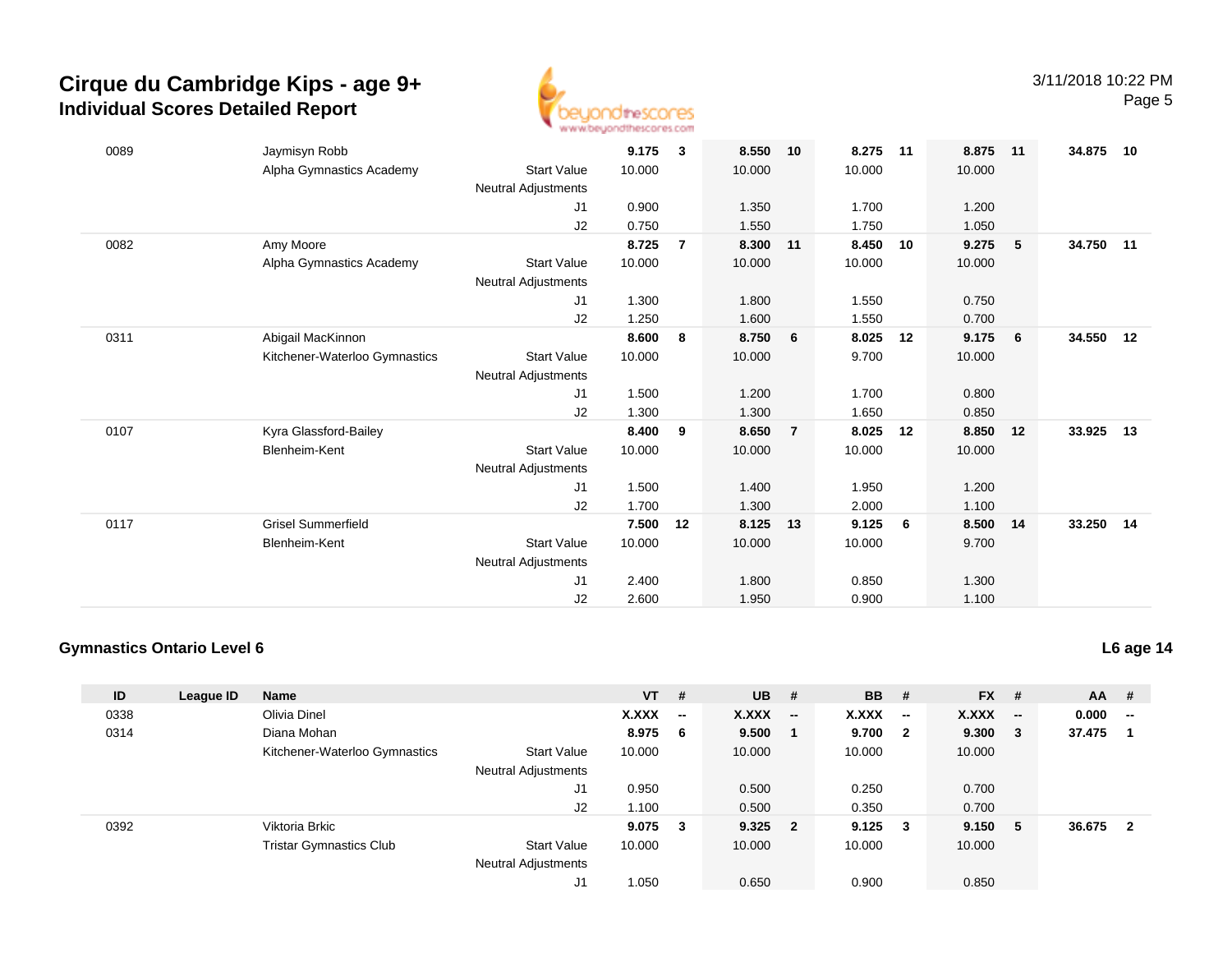

|      |                                | J2                         | 0.800  |                | 0.700  |                | 0.850    |                | 0.850  |                |        |                         |
|------|--------------------------------|----------------------------|--------|----------------|--------|----------------|----------|----------------|--------|----------------|--------|-------------------------|
| 0423 | Marley Wheeler                 |                            | 9.000  | 5              | 8.150  | 11             | 9.775    | $\overline{1}$ | 9.050  | 6              | 35.975 | $\mathbf{3}$            |
|      | <b>Tristar Gymnastics Club</b> | <b>Start Value</b>         | 10.000 |                | 9.500  |                | 10.000   |                | 10.000 |                |        |                         |
|      |                                | Neutral Adjustments        |        |                |        |                |          |                |        |                |        |                         |
|      |                                | J1                         | 1.000  |                | 1.200  |                | 0.250    |                | 1.050  |                |        |                         |
|      |                                | J2                         | 1.000  |                | 1.500  |                | 0.200    |                | 0.850  |                |        |                         |
| 0322 | Aurora Rueffer                 |                            | 8.850  | 8              | 8.450  | 8              | 9.075    | 5              | 9.450  | $\mathbf{1}$   | 35.825 | $\overline{\mathbf{4}}$ |
|      | Kitchener-Waterloo Gymnastics  | <b>Start Value</b>         | 10.000 |                | 10.000 |                | 10.000   |                | 10.000 |                |        |                         |
|      |                                | <b>Neutral Adjustments</b> |        |                |        |                |          |                |        |                |        |                         |
|      |                                | J1                         | 1.200  |                | 1.600  |                | 0.950    |                | 0.600  |                |        |                         |
|      |                                | J2                         | 1.100  |                | 1.500  |                | 0.900    |                | 0.500  |                |        |                         |
| 0415 | <b>Hailey Rout</b>             |                            | 9.125  | $\mathbf{1}$   | 8.825  | 5              | 9.050    | 6              | 8.825  | 10             | 35.825 | $\overline{4}$          |
|      | <b>Tristar Gymnastics Club</b> | <b>Start Value</b>         | 10.000 |                | 10.000 |                | 10.000   |                | 10.000 |                |        |                         |
|      |                                | Neutral Adjustments        |        |                |        |                |          |                |        |                |        |                         |
|      |                                | J1                         | 0.800  |                | 1.100  |                | 1.100    |                | 1.200  |                |        |                         |
|      |                                | J2                         | 0.950  |                | 1.250  |                | 0.800    |                | 1.150  |                |        |                         |
| 0105 | Sheila Bull                    |                            | 9.100  | $\overline{2}$ | 8.850  | $\overline{4}$ | 9.000    | $\overline{7}$ | 8.750  | 11             | 35.700 | 5                       |
|      | Blenheim-Kent                  | <b>Start Value</b>         | 10.000 |                | 10.000 |                | 10.000   |                | 10.000 |                |        |                         |
|      |                                | <b>Neutral Adjustments</b> |        |                |        |                |          |                |        |                |        |                         |
|      |                                | J1                         | 0.850  |                | 1.350  |                | 1.000    |                | 1.300  |                |        |                         |
|      |                                | J2                         | 0.950  |                | 0.950  |                | 1.000    |                | 1.200  |                |        |                         |
| 0079 | Sabrina Maltese                |                            | 9.075  | 3              | 8.300  | 10             | 8.825    | 8              | 9.375  | $\overline{2}$ | 35.575 | 6                       |
|      | Alpha Gymnastics Academy       | <b>Start Value</b>         | 10.000 |                | 10.000 |                | 10.000   |                | 10.000 |                |        |                         |
|      |                                | <b>Neutral Adjustments</b> |        |                |        |                |          |                |        |                |        |                         |
|      |                                | J1                         | 0.900  |                | 1.800  |                | 1.200    |                | 0.650  |                |        |                         |
|      |                                | J2                         | 0.950  |                | 1.600  |                | 1.150    |                | 0.600  |                |        |                         |
| 0054 | Adelaide Ademolu               |                            | 8.950  | $\overline{7}$ | 9.200  | $\mathbf{3}$   | 8.275 12 |                | 8.950  | 8              | 35.375 | $\overline{7}$          |
|      | Alpha Gymnastics Academy       | <b>Start Value</b>         | 10.000 |                | 10.000 |                | 10.000   |                | 10.000 |                |        |                         |
|      |                                | Neutral Adjustments        |        |                |        |                |          |                |        |                |        |                         |
|      |                                | J1                         | 1.000  |                | 0.750  |                | 1.650    |                | 1.050  |                |        |                         |
|      |                                | J2                         | 1.100  |                | 0.850  |                | 1.800    |                | 1.050  |                |        |                         |
| 0391 | Alina Bilenko                  |                            | 8.950  | $\overline{7}$ | 8.825  | 5              | 8.400 11 |                | 9.175  | $\overline{4}$ | 35.350 | 8                       |
|      | <b>Tristar Gymnastics Club</b> | <b>Start Value</b>         | 10.000 |                | 10.000 |                | 10.000   |                | 10.000 |                |        |                         |
|      |                                | <b>Neutral Adjustments</b> |        |                |        |                |          |                |        |                |        |                         |
|      |                                | J1                         | 1.000  |                | 1.200  |                | 1.700    |                | 0.900  |                |        |                         |
|      |                                | J2                         | 1.100  |                | 1.150  |                | 1.500    |                | 0.750  |                |        |                         |
| 0073 | Autum Kaldeway                 |                            | 8.700  | 9              | 8.700  | 6              | 8.725    | 9              | 8.975  | $\overline{7}$ | 35.100 | 9                       |
|      | Alpha Gymnastics Academy       | <b>Start Value</b>         | 10.000 |                | 10.000 |                | 10.000   |                | 10.000 |                |        |                         |
|      |                                | Neutral Adjustments        |        |                |        |                |          |                |        |                |        |                         |
|      |                                | J1                         | 1.200  |                | 1.300  |                | 1.200    |                | 1.100  |                |        |                         |
|      |                                |                            |        |                |        |                |          |                |        |                |        |                         |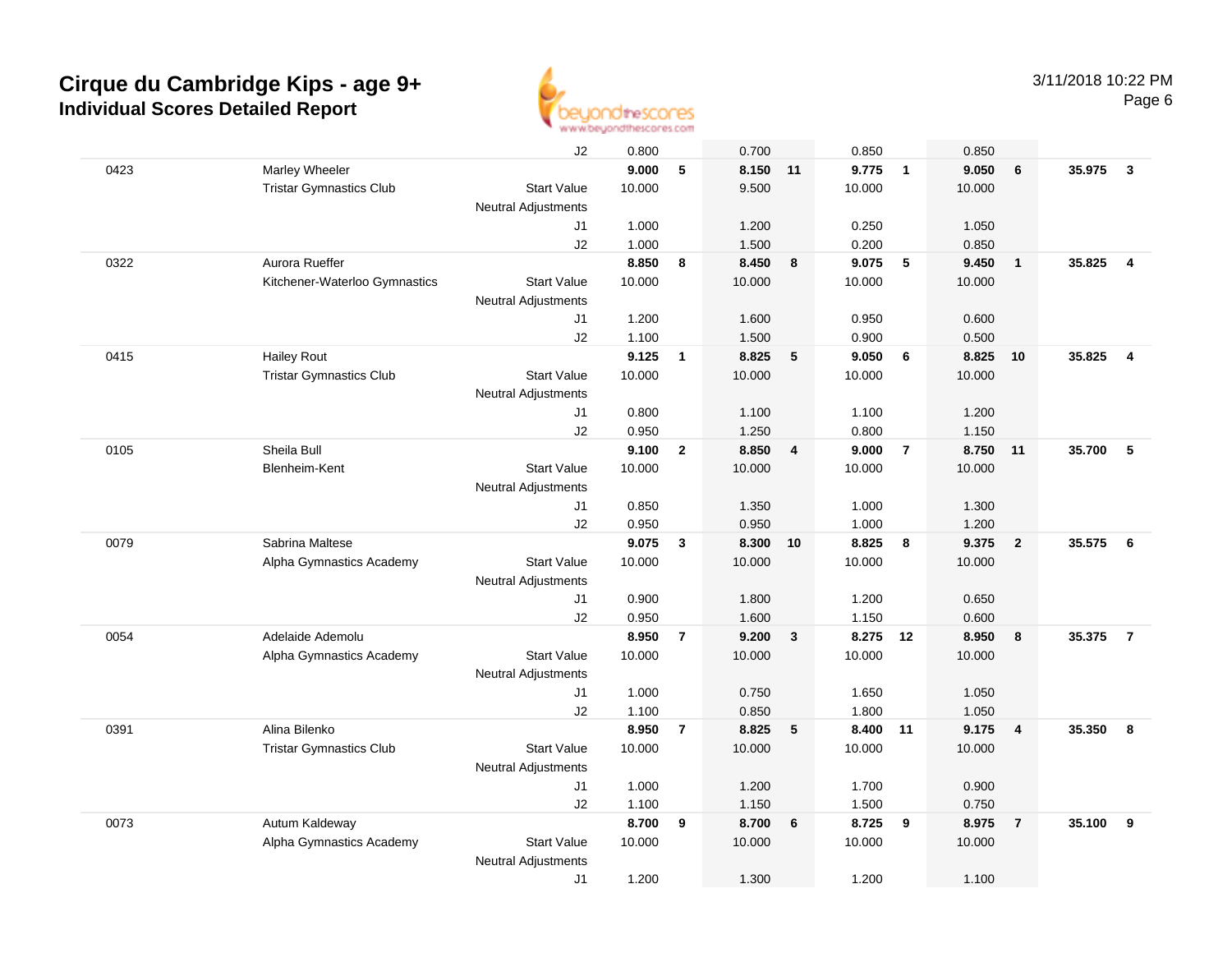

|      |                               | J2                         | 1.400  |                | 1.300    |                | 1.350  |                | 0.950  |                         |           |    |
|------|-------------------------------|----------------------------|--------|----------------|----------|----------------|--------|----------------|--------|-------------------------|-----------|----|
| 0207 | Cassidy Richards              |                            | 9.100  | $\overline{2}$ | 8.475    | $\overline{7}$ | 8.450  | 10             | 9.050  | 6                       | 35.075    | 10 |
|      | <b>Grand River Gymmies</b>    | <b>Start Value</b>         | 10.000 |                | 10.000   |                | 10.000 |                | 10.000 |                         |           |    |
|      |                               | Neutral Adjustments        |        |                |          |                |        |                |        |                         |           |    |
|      |                               | J1                         | 0.800  |                | 1.600    |                | 1.600  |                | 1.000  |                         |           |    |
|      |                               | J2                         | 1.000  |                | 1.450    |                | 1.500  |                | 0.900  |                         |           |    |
| 0109 | Molly Hildebrand              |                            | 7.850  | 11             | 8.375    | 9              | 9.125  | $\mathbf{3}$   | 8.750  | 11                      | 34.100 11 |    |
|      | Blenheim-Kent                 | <b>Start Value</b>         | 10.000 |                | 10.000   |                | 10.000 |                | 10.000 |                         |           |    |
|      |                               | <b>Neutral Adjustments</b> |        |                |          |                |        |                |        |                         |           |    |
|      |                               | J1                         | 2.100  |                | 1.650    |                | 0.800  |                | 1.200  |                         |           |    |
|      |                               | J2                         | 2.200  |                | 1.600    |                | 0.950  |                | 1.300  |                         |           |    |
| 0293 | <b>Meghan Atkins</b>          |                            | 8.400  | 10             | 7.600    | 12             | 9.100  | $\overline{4}$ | 8.650  | 12                      | 33.750 12 |    |
|      | Kitchener-Waterloo Gymnastics | <b>Start Value</b>         | 10.000 |                | 9.500    |                | 10.000 |                | 10.000 |                         |           |    |
|      |                               | Neutral Adjustments        |        |                |          |                |        |                |        |                         |           |    |
|      |                               | J <sub>1</sub>             | 1.550  |                | 1.900    |                | 0.900  |                | 1.400  |                         |           |    |
|      |                               | J2                         | 1.650  |                | 1.900    |                | 0.900  |                | 1.300  |                         |           |    |
| 0111 | Natalie Johnson               |                            | 7.050  | 12             | 6.625    | 13             | 5.600  | 13             | 8.275  | 13                      | 27.550    | 13 |
|      | Blenheim-Kent                 | <b>Start Value</b>         | 10.000 |                | 9.500    |                | 8.600  |                | 10.000 |                         |           |    |
|      |                               | Neutral Adjustments        |        |                |          |                |        |                |        |                         |           |    |
|      |                               | J1                         | 3.000  |                | 3.000    |                | 3.000  |                | 1.850  |                         |           |    |
|      |                               | J2                         | 2.900  |                | 2.750    |                | 3.000  |                | 1.600  |                         |           |    |
| 0106 | <b>Grace Butler</b>           |                            | 9.050  | 4              | X.XXX -- |                | 9.000  | $\overline{7}$ | 8.850  | $\overline{\mathbf{9}}$ | 26.900    | 14 |
|      | Blenheim-Kent                 | <b>Start Value</b>         | 10.000 |                |          |                | 10.000 |                | 10.000 |                         |           |    |
|      |                               | <b>Neutral Adjustments</b> |        |                |          |                |        |                |        |                         |           |    |
|      |                               | J1                         | 0.900  |                |          |                | 0.900  |                | 1.200  |                         |           |    |
|      |                               | J2                         | 1.000  |                |          |                | 1.100  |                | 1.100  |                         |           |    |

### **Gymnastics Ontario Level 6**

| ID   | League ID | <b>Name</b>                    |                            | $VT$ # |   | $UB$ #  | <b>BB</b> | - # | <b>FX</b> | - # | <b>AA</b> | #  |
|------|-----------|--------------------------------|----------------------------|--------|---|---------|-----------|-----|-----------|-----|-----------|----|
| 0404 |           | Solana Jimenez                 |                            | 8.750  | 3 | 9.450   | 9.450     |     | 8.900     | - 3 | 36.550    |    |
|      |           | <b>Tristar Gymnastics Club</b> | <b>Start Value</b>         | 10.000 |   | 10.000  | 10.000    |     | 10.000    |     |           |    |
|      |           |                                | Neutral Adjustments        |        |   |         |           |     |           |     |           |    |
|      |           |                                | J1                         | 0.300  |   | 0.550   | 0.650     |     | 1.200     |     |           |    |
|      |           |                                | J <sub>2</sub>             | 1.200  |   | 0.550   | 0.450     |     | 1.000     |     |           |    |
| 0182 |           | Breanna Fuca                   |                            | 9.025  |   | 8.500 2 | 9.275     | 3   | 9.075     |     | 35.875    | -2 |
|      |           | <b>Grand River Gymmies</b>     | <b>Start Value</b>         | 10.000 |   | 10.000  | 10.000    |     | 10.000    |     |           |    |
|      |           |                                | <b>Neutral Adjustments</b> |        |   |         |           |     |           |     |           |    |
|      |           |                                | J1                         | 0.950  |   | 1.400   | 0.800     |     | 0.850     |     |           |    |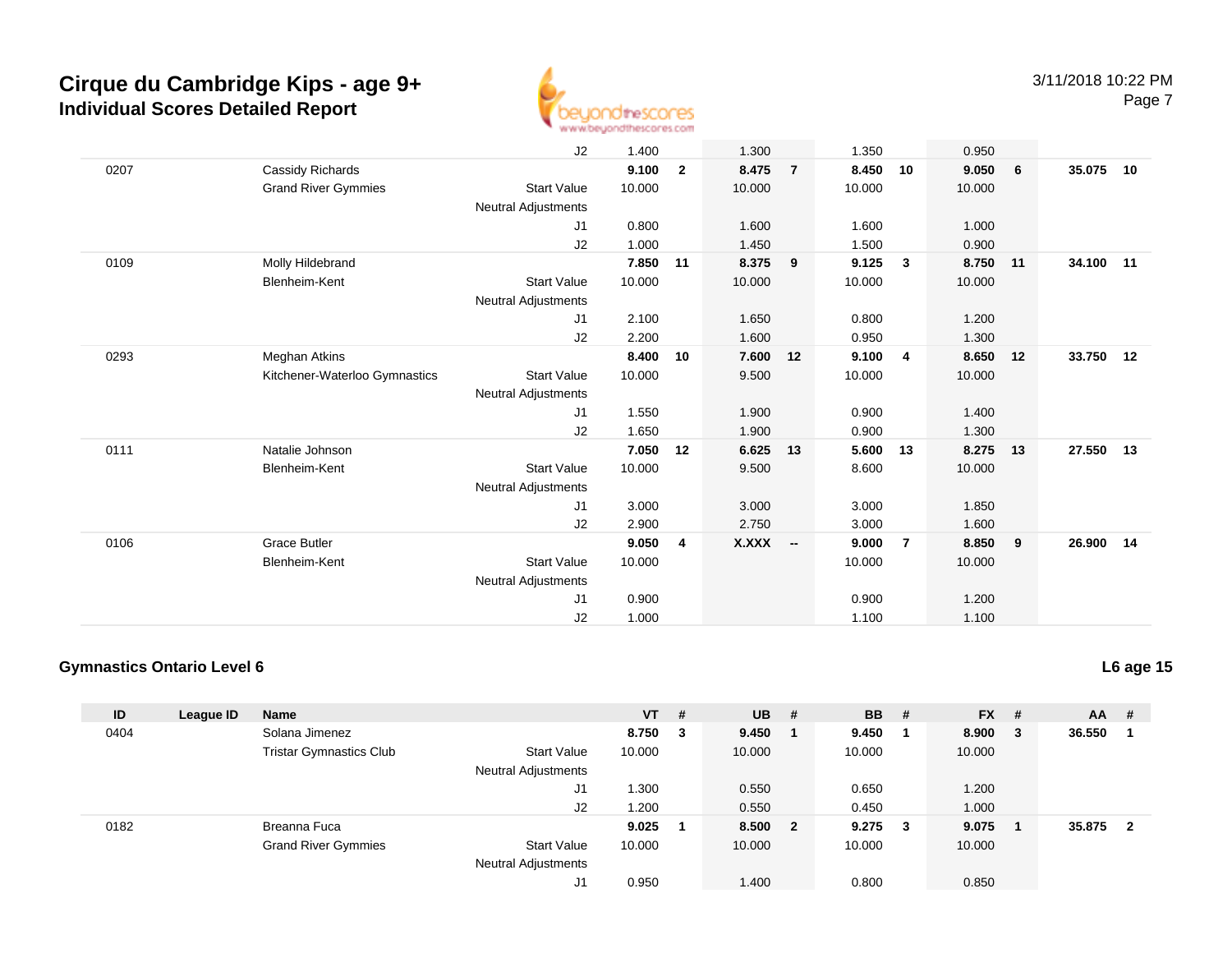

|      |               | J2                         | 1.000       | 1.600      | 0.650      | 1.000  |        |
|------|---------------|----------------------------|-------------|------------|------------|--------|--------|
| 0118 | Rhys Taylor   |                            | 8.775<br>-2 | 8.450<br>3 | 9.325<br>າ | 8.950  | 35.500 |
|      | Blenheim-Kent | <b>Start Value</b>         | 10.000      | 10.000     | 10.000     | 10.000 |        |
|      |               | <b>Neutral Adjustments</b> |             |            |            |        |        |
|      |               | J1                         | 1.300       | 1.550      | 0.750      | 1.000  |        |
|      |               | J2                         | 1.150       | 1.550      | 0.600      | 1.100  |        |

### **Gymnastics Ontario Level 6**

| ID   | League ID | Name                                                  |                            | <b>VT</b>      | #                       | <b>UB</b>       | #              | <b>BB</b>      | #                       | <b>FX</b>       | #                       | AA     | #              |
|------|-----------|-------------------------------------------------------|----------------------------|----------------|-------------------------|-----------------|----------------|----------------|-------------------------|-----------------|-------------------------|--------|----------------|
| 0396 |           | Janna Dolson                                          |                            | 8.925          | $\overline{2}$          | 9.050           | $\mathbf{1}$   | 9.725          | $\overline{1}$          | 8.875           | 6                       | 36.575 | $\mathbf{1}$   |
|      |           | <b>Tristar Gymnastics Club</b>                        | <b>Start Value</b>         | 10.000         |                         | 10.000          |                | 10.000         |                         | 10.000          |                         |        |                |
|      |           |                                                       | <b>Neutral Adjustments</b> |                |                         |                 |                |                |                         |                 |                         |        |                |
|      |           |                                                       | J1                         | 1.100          |                         | 0.900           |                | 0.300          |                         | 1.100           |                         |        |                |
|      |           |                                                       | J2                         | 1.050          |                         | 1.000           |                | 0.250          |                         | 1.150           |                         |        |                |
| 0168 |           | <b>Grace Brindle</b>                                  |                            | 9.225          | 1                       | 8.825           | $\overline{2}$ | 9.325          | $\overline{4}$          | 8.900           | 5                       | 36.275 | $\overline{2}$ |
|      |           | <b>Grand River Gymmies</b>                            | <b>Start Value</b>         | 10.000         |                         | 10.000          |                | 10.000         |                         | 10.000          |                         |        |                |
|      |           |                                                       | <b>Neutral Adjustments</b> |                |                         |                 |                |                |                         |                 |                         |        |                |
|      |           |                                                       | J1                         | 0.700          |                         | 1.200           |                | 0.750          |                         | 1.100           |                         |        |                |
|      |           |                                                       | J2                         | 0.850          |                         | 1.150           |                | 0.600          |                         | 1.100           |                         |        |                |
| 0099 |           | Megan Van De Bemt                                     |                            | 8.825          | 3                       | 8.450           | $\mathbf{3}$   | 9.475          | $\overline{2}$          | 9.200           | $\overline{1}$          | 35.950 | $\mathbf{3}$   |
|      |           | Alpha Gymnastics Academy                              | <b>Start Value</b>         | 10.000         |                         | 10.000          |                | 10.000         |                         | 10.000          |                         |        |                |
|      |           |                                                       | <b>Neutral Adjustments</b> |                |                         |                 |                |                |                         |                 |                         |        |                |
|      |           |                                                       | J1                         | 1.250          |                         | 1.500           |                | 0.500          |                         | 0.800           |                         |        |                |
|      |           |                                                       | J2                         | 1.100<br>8.625 |                         | 1.600           |                | 0.550<br>9.375 |                         | 0.800           |                         |        |                |
| 0302 |           | <b>Grace Ditzend</b><br>Kitchener-Waterloo Gymnastics | <b>Start Value</b>         | 10.000         | $\overline{\mathbf{4}}$ | 8.375<br>10.000 | $\overline{4}$ | 10.000         | $\overline{\mathbf{3}}$ | 9.025<br>10.000 | $\overline{4}$          | 35.400 | $\overline{4}$ |
|      |           |                                                       | <b>Neutral Adjustments</b> |                |                         |                 |                |                |                         |                 |                         |        |                |
|      |           |                                                       | J1                         | 1.350          |                         | 1.700           |                | 0.600          |                         | 0.950           |                         |        |                |
|      |           |                                                       | J2                         | 1.400          |                         | 1.550           |                | 0.650          |                         | 1.000           |                         |        |                |
| 0308 |           | Jordan Knowlton                                       |                            | 8.400          | 6                       | 7.725           | 5              | 9.175          | 5                       | 9.075           | $\overline{\mathbf{3}}$ | 34.375 | - 5            |
|      |           | Kitchener-Waterloo Gymnastics                         | <b>Start Value</b>         | 10.000         |                         | 10.000          |                | 10.000         |                         | 10.000          |                         |        |                |
|      |           |                                                       | <b>Neutral Adjustments</b> |                |                         |                 |                |                |                         |                 |                         |        |                |
|      |           |                                                       | J1                         | 1.650          |                         | 2.300           |                | 0.800          |                         | 0.850           |                         |        |                |
|      |           |                                                       | J2                         | 1.550          |                         | 2.250           |                | 0.850          |                         | 1.000           |                         |        |                |
| 0110 |           | Cassie Hutton                                         |                            | 8.600          | 5                       | 6.700           | 6              | 8.875          | 6                       | 8.100           | $\overline{7}$          | 32.275 | 6              |
|      |           | Blenheim-Kent                                         | <b>Start Value</b>         | 10.000         |                         | 8.700           |                | 9.700          |                         | 10.000          |                         |        |                |
|      |           |                                                       | <b>Neutral Adjustments</b> |                |                         |                 |                |                |                         |                 |                         |        |                |
|      |           |                                                       | J <sub>1</sub>             | 1.500          |                         | 1.900           |                | 0.900          |                         | 2.000           |                         |        |                |
|      |           |                                                       |                            |                |                         |                 |                |                |                         |                 |                         |        |                |

**L6 age 16+**